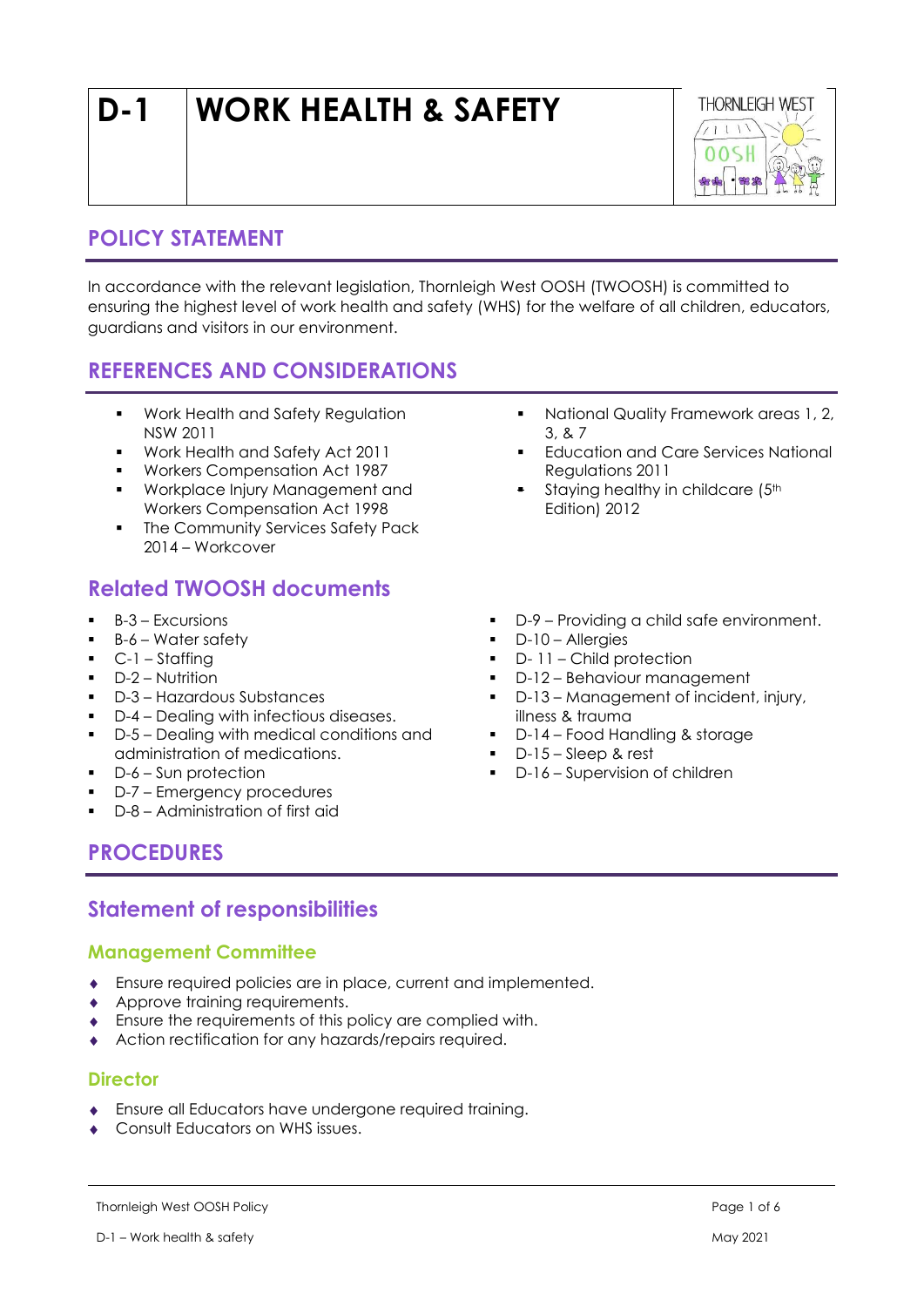- Respond to any WHS issues raised by Educators.
- Ensure all incidents are recorded on an incident report.
- **Ensure all policies are implemented.**
- ◆ Report all WHS issues to Management Committee.
- Ensure risk assessments are complete for all new equipment and new activities
- Attend to any WHS concerns from guardians or TWPS

#### **Educators**

- Be responsible for creating and maintaining a safe environment for all children and Educators at TWOOSH.
- Work safely and follow all policies and instructions, implement identified controls and wear required Personal Protective Equipment.
- Ensure they come to work free from the effect of drugs and alcohol.
- Inform the Responsible Person and/or Director at the start of the shift if they have a medical condition or are taking prescription medication that may impair their ability to perform their duties
- Proactively identify hazards and risks by completing daily hazard identification checklists; an Educator will be allocated this duty each session on the Educator duty list.
- When a hazard is identified the Educator is to raise it with the Director, and at the next staff meeting. Hazards and risks to be reported include housekeeping issues, faulty equipment and near misses.
- Report any incident they witness or are involved in by completing the incident report form. Reportable incidents include injury to children or Educators (D-13) and administration of first aid (D-8).

## **Consultation**

WHS Concerns, issues, and training will be discussed in monthly staff meetings. An agenda for staff meetings will be available to Educators five days prior to the meeting. A set agenda item for every meeting will be 'WHS Issues' and provides all Educators the opportunity to raise any matters that affect their health, safety and welfare. The minutes from these meetings will be provided to all Educators and a copy filed in the staff meeting folder.

## **Training**

- WHS training is undertaken when deemed necessary by Management, or when the need for training arises. The Director will define the WHS training requirements for all Educators.
- Ongoing WHS training for all Educators includes: electrical safety, first aid and infectious diseases, hazardous substances, manual handling, sun protection, child protection, fire safety, checking for hazards. Records of the above training are kept in the Educator files in the office.
- Individual Educators are responsible for undertaking and ensuring currency of first aid training as advised by management. Management will cover the cost of externally run first aid training for full-time staff and for any other Educators as deemed appropriate. It is up to the Educator to complete the training in their own time.

# Staff injury/incident and near miss

If an Educator is involved in an incident or injury the Responsible Person must complete an incident report before the end of the shift and inform the Director.

In case of injury or accident at work affecting an educator, Educators will speak with Management to obtain information about their Worker's Compensation Insurance company and the policy

Thornleigh West OOSH Policy **Page 2 of 6** and the state of the state of the state of the state of the state of the state of the state of the state of the state of the state of the state of the state of the state of the sta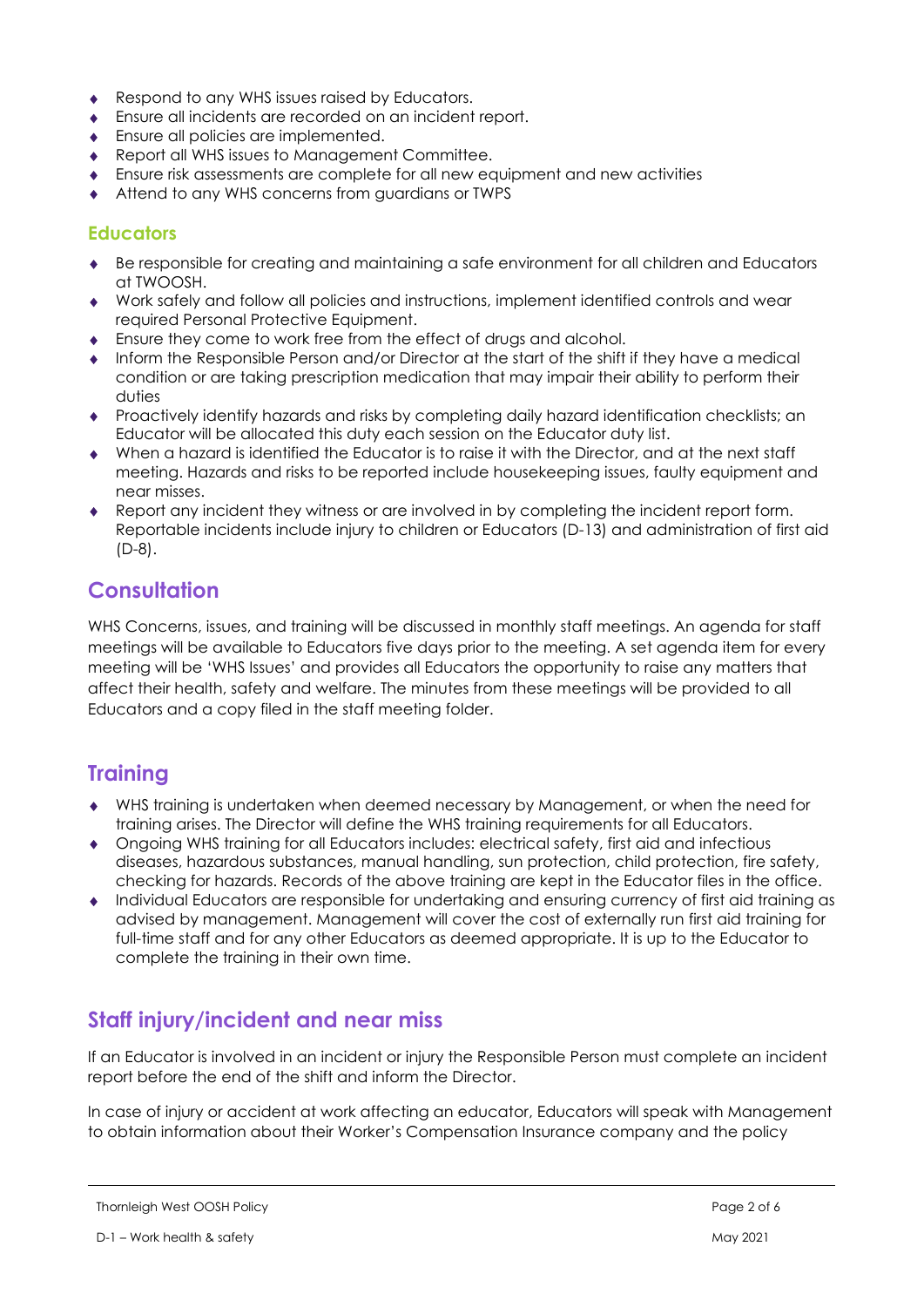number for TWOOSH. All 'near miss' incidents need to be documented in the same way and reported to the Director to bring possible hazards to Management's attention.

# Risk assessment and risk control

- Daily Hazard Inspection Checklists are to be completed by the allocated Educator in the morning and afternoon. Any issues found need to be reported to the Director.
- Risk Assessments will be carried out on all new equipment and new activities (including excursions, incursions, vacation care programs) by the Director or nominated person. The 'Risk Assessment Form' used for identifying risks and hazards is developed by Children's Services Central. This includes hazards resulting from any risks, the likelihood and consequences relating to the hazard, control measures to eliminate or minimise the hazard and monitoring and reviewing the effectiveness of these measures.
- Personal protective equipment such as disposable gloves and oven mitts will be provided by TWOOSH and are accessible to all Educators.
- A copy of the Work Health and Safety Act 2011 and Work Health and Safety Regulations 2011 should be kept on the premises and made accessible to all Educators in the office.
- A WHS report will be given by the Director at every Management Committee meeting. This will include:
	- Training given to Educators
	- Implementation of control of risks e.g. signage around TWOOSH
	- Identification of risks as a result of daily hazard checklists
	- Summary of all incidents reports
	- All hazard reports raised
	- All WHS Issues raised at staff meetings
	- Actions taken to address hazards
	- Issues or concerns the Management Committee need to be aware of that may put Educators, children, guardians or visitors at risk that may need the Management Committee's attention.

# SPECIFIC PROCEDURES TO MINIMISE RISKS

## Daily hazard check

- A nominated Educator is required to check for hazards when entering the building at the start of the morning shift using the electronic 'Daily Hazard Checklist'. Hazards are dealt with as per Hazard Identification Documents.
- Any immediate hazards to be eliminated or isolated and reported to Director and all Educators.
- If any hazards are identified and unable to be immediately eliminated or isolated, all Educators and children will be made aware.
- Any hazard requiring future follow-up needs to be communicated to the Director.

## Excursions/incursions

- Risk Assessment documentation will be completed prior to an incursion or children leaving TWOOSH for an excursion by the Director or nominated person. These risk assessments will be kept in the Vacation Care/Excursions section in the office filing cabinet.
- All Educators accompanying children on the excursion/incursion will be informed of any identified risks and resulting hazards.
- Safe conduct will be discussed with children prior to the excursion/incursion.
- The excursion First Aid kit (kept in a backpack in the OOSH room) will be taken on excursions.
- Electronic excursion Emergency contact list, medical information, and mobile phones will be taken on excursion in the event of an emergency. Equipment to record incidents will also be taken on excursions.
- ◆ Refer to 'B-3 Excursion Policy' for further information.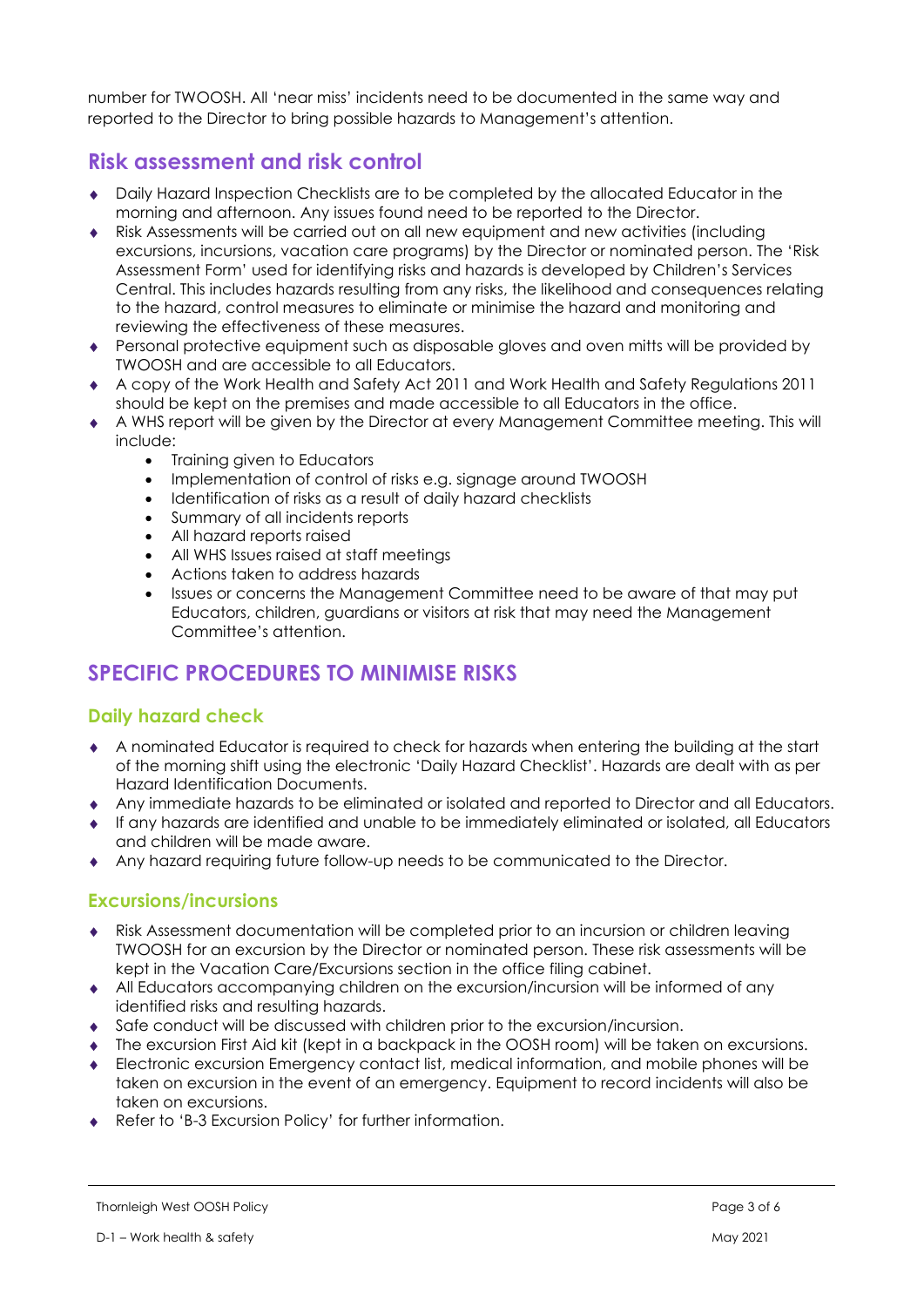## Sports storage

- Only Educators are to open the sports storage area.
- Supervise children removing equipment from outside the sports storage area, especially large metal objects which may injure another child.
- Children are not permitted to enter the Sports storage at any time.
- For heavier items, educators are required to team lift.

## Basketball rings

- It is recommended that the basketball rings be inserted and removed by Educators that feel confident, because of the weight and awkwardness involved in this procedure.
- This procedure needs to be undertaken by Educators who are aware of and have been trained in the procedure for this.
- Educators will ensure that children are kept at a safe distance of five meters from this procedure.

## Handwashing

- Educators to wash hands on arrival and departure of each shift, before and after food handling, after toileting, before and after dealing with bodily fluids (children's and own).
- ◆ Refer to 'D-4 Dealing with infectious disease' policy.

## **Travel**

- Educators using their own vehicles to travel for work purposes including training or shopping, must document this on the sign in and out sheet when they do so.
- Educators are responsible for ensuring their cars are safe, registered, have compulsory insurance, and are maintained/serviced as required.

#### Kitchen

- Children are to be carefully supervised at all times when using:
	- knives
		- any electrical appliances including hot plates on the stove, microwave oven and the oven/griller
		- mixer tap
- Children and Educators are not permitted in the kitchen area if they are sick, for example, with a cold or any other infection that could be transferred to others.
- Children involved in cooking activities will wash their hands before starting, after visiting the toilet, after using a handkerchief or tissue, after touching eyes, ears, nose, hair, or mouth.
- Educators will turn safety switches for the stove top and oven to the 'off' position on completion of kitchen duties.
- Educators will close upper cupboard doors after use to prevent head injuries to themselves and others.
- Educators will display the 'wet floor' sign located behind the main door after mopping the floor.
- Educators will discuss safety procedures with children while in the kitchen area
- All items such as cleaning materials, disinfectants, flammable, poisonous and other dangerous substances, tools, toiletries, first aid equipment, and medications should be stored in the designated secured areas in the kitchen area which are inaccessible to the children.
- Educators are responsible to ensure that these areas remain secure and do not inadvertently provide access to these items by the children.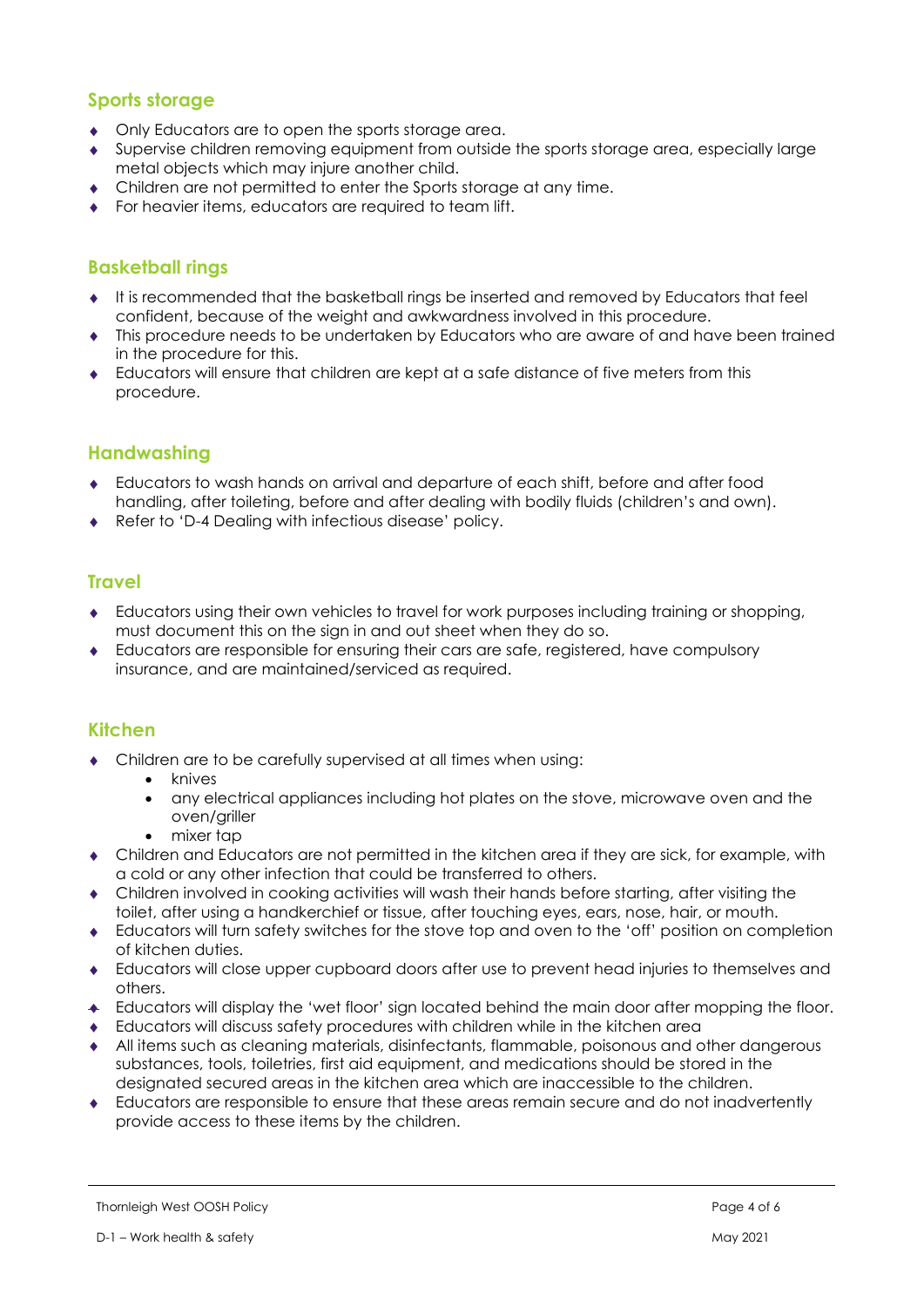- Kitchen daily cleaning record and before school care kitchen cleaning chart must be completed every day by the allocated staff on the daily duties list.
- Taps are to be temperature controlled and water temperatures to be checked using a thermometer at a minimum of once a week.

# Maintenance & repaires

## Electric equipment maintenance

- There must be no damaged plugs, sockets, power cords or extension cords.
- Electrical appliances must be in good working order. They must be checked and tagged by a qualified electrician at a minimum of every two years. A log of this is kept in the maintenance register and reviewed by the Director.
- TWOOSH and equipment will be regularly checked by a qualified electrician to ensure that they are in a good and safe condition and comply with relevant Australian Standards.
- All unused power points must be fitted with plastic safety socket covers at all times.

## General maintenance and repairs

- Equipment will be regularly washed and cleaned as per cleaning rosters in staff area.
- Recycled craft materials are to be checked for potential hazards.
- Educators should ensure safe handling of tools, particularly sharp tools, if used as part of any activity.
- Guardians will be encouraged to notify the Educators of any problems that they might observe.
- Educators are encouraged to proactively identify hazards and communicate them to the Director and complete a hazard report.
- Anything that requires maintenance is reported to the Director as soon as possible.
- Faulty equipment should be removed or protection placed around it and then reported via a hazard report.
- For urgent repairs the Director will organise a contractor/repair person to attend to the problem.
- Non-urgent repairs will be recorded in the hazard book in the office or TWPS maintenance book depending on the required repair. Please see the Director to document repairs appropriately. If applicable this will be brought to the attention of the Management Committee at the next meeting. The Management Committee and Director will organise to rectify the problem.
- For major repairs the Director will correspond with the Management Committee in order to discuss allocation of funds etc.
- For repairs that are the responsibility of TWPS under the lease, the Director will report it to the Principal via email.
- The Director will also give a review of works completed by any tradesman employed, for future reference, stored in the maintenance folder.
- It is the Management Committee's responsibility, once a problem has been raised to ensure that it is rectified in the most efficient manner and that TWOOSH is safe for Educators, children and families.
- Easy access to areas should be maintained by making clear, easily definable passageways and walkways through the building.
- Educators will ensure that children properly store their bags and that bags and other items are not thrown into walkways or play areas as much as possible.
- All items obstructing areas are to be removed and placed in the correct storage areas.
- Fire extinguisher and fire blanket are checked each term as arranged by TWPS